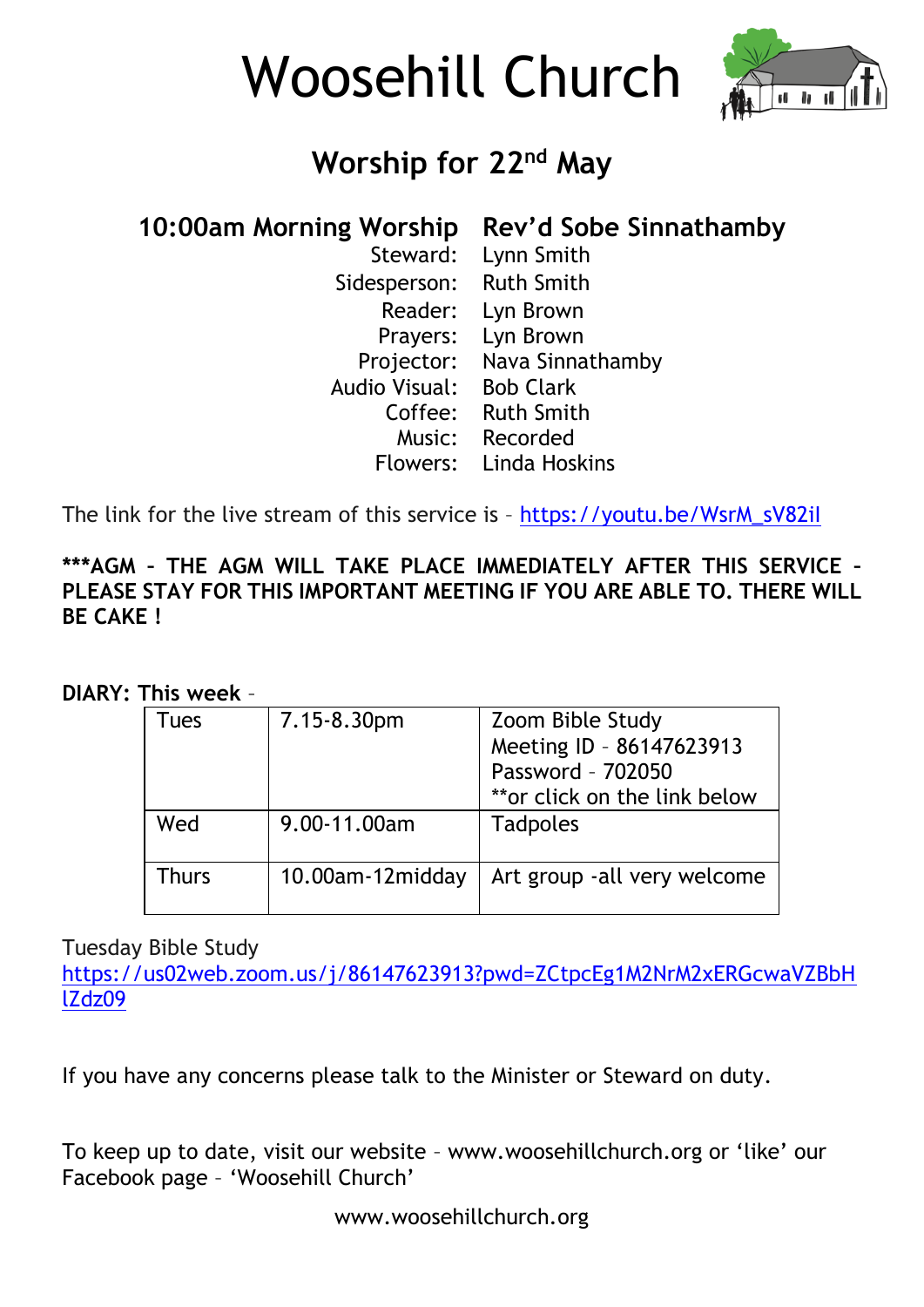## **Events & Notices**

#### **UPDATE FROM THE STEWARDS**

With the lifting of all Covid legal requirements at the beginning of April, it has been decided to return to how we were in the Autumn with mask wearing being a matter of personal choice. As Lateral Flow Tests are no longer free, it has been decided to ask people to follow the government guidelines regarding Covid symptoms and attending church. Ventilation of the building and spacing of the chairs will continue. Any questions or concerns please contact the Stewards.

#### **WoolWAM**

At our monthly knit/crochet & natter group those ladies not working on their own projects are knitting for First Days charity who provide clothing & equipment for local families in need (we have had a link with First Days since the group started). So if you have any knitting wool that you don't need (especially double knitting), please pass on to Alison or any WoolWAM regular, who will ensure it is put to good use! Thank You

#### **CHURCH MAGAZINE**

The May/June edition of the Church magazine is now available – in paper copy at Church, via the Church website or attached to the email with this notice sheet!

#### **THE QUEEN'S PLATINUM JUBILEE CELEBRATION – SUNDAY 5th JUNE**

We will be holding a 'traditional' Woosehill BBQ after the 10.00am service to celebrate the Queen's 70 years on the throne. The plan is to eat around 12.30 – 1.00 (you can't hurry the chefs!) with activities, fun and frolics both before and after. Please let us know if you will be there. Can you bring a side dish – great if you can, but not essential – all contributions gratefully accepted! And/or, could you you bring a "Platinum Pudding" – now there's a challenge! Please let the Woosehill Stewards know if you will be there and if you can bring something stewards@woosehillchurch.org

#### **PRAYERS**

If you would like prayers for yourself, your family or friends, please contact the Prayer Coordinator, Lynn Smith [woosehillprayerchain@gmail.com](mailto:woosehillprayerchain@gmail.com) or tel.07757 701730. Messages on the prayer chain are totally confidential and only seen by those Church members on the chain, if you would also like to be included in the intercessions on a Sunday morning then please let Lynn know.

#### **VIRTUAL PRAYER WALK**

On our virtual prayer walk around Woosehill, this week please pray for the residents of Hertford Close & Kent Close as part of our journey praying for all our neighbourhood.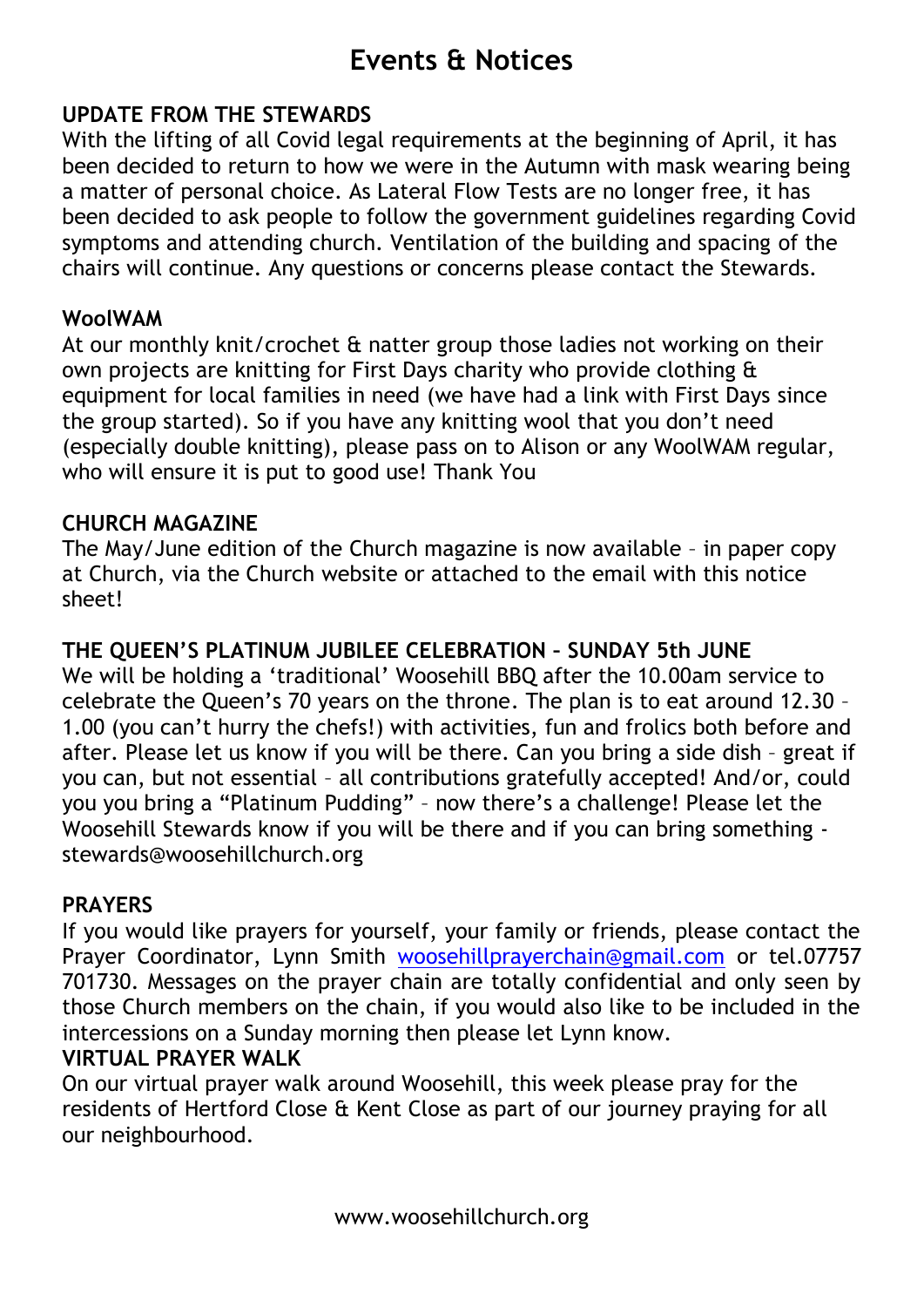#### **REFLECTION FROM OUR MINISTER**

Dear Friends,

**The Ascension of Christ**

This Thursday, 26th May, is the ascension of our Lord Jesus Christ. The church celebrates this event 40 days after his resurrection and 10 days before Pentecost. The significance of this event is manifold, but in human terms this marks the completion of Christ's earthly mission.

Among the four gospels, Luke and Mark recorded this event. Mark is very brief, giving us a quick glimpse of Jesus being received up into heaven and being seated at the right hand of God, and also a brief reference to how he continued to empower and strengthen the missionary work of the disciples as they went about preaching and performing signs everywhere.

Luke places great weight on this event. He ends his gospel with the ascension and begins his second volume, the Acts, with reference to it. What is remarkable in Luke's record is his mentioning that the disciples were filled with great joy as they returned to Jerusalem from Bethany after the ascension. It is remarkable that the disciples, who were deeply troubled and filled with anxiety even after the resurrection, now apparently have a positive outlook about their future. What might have given them this change of heart?

There may be many possible explanations to this, but perhaps the most plausible one is that which we find at the very end of Matthew's gospel [28:18- 20]. After giving the disciples the Great Commission, Jesus said, `I am with you always, even to the end of the age`. Although Matthew did not explicitly link this final part of his gospel to ascension, this is certainly one of the last interactions between Jesus and his disciples.

The words are filled with affirmation and assurance. The promise of the Holy Spirit has been given to them already. Now the assurance, that in the long road to their mission and ministry, they are not going to be on their own. This is perhaps the most spiritually revitalising tonic to them. So, they returned from the Mount of Olives near Bethany to Jerusalem where they stayed in an upper room, waiting for the Holy Spirit to come.

With prayers, Soba-